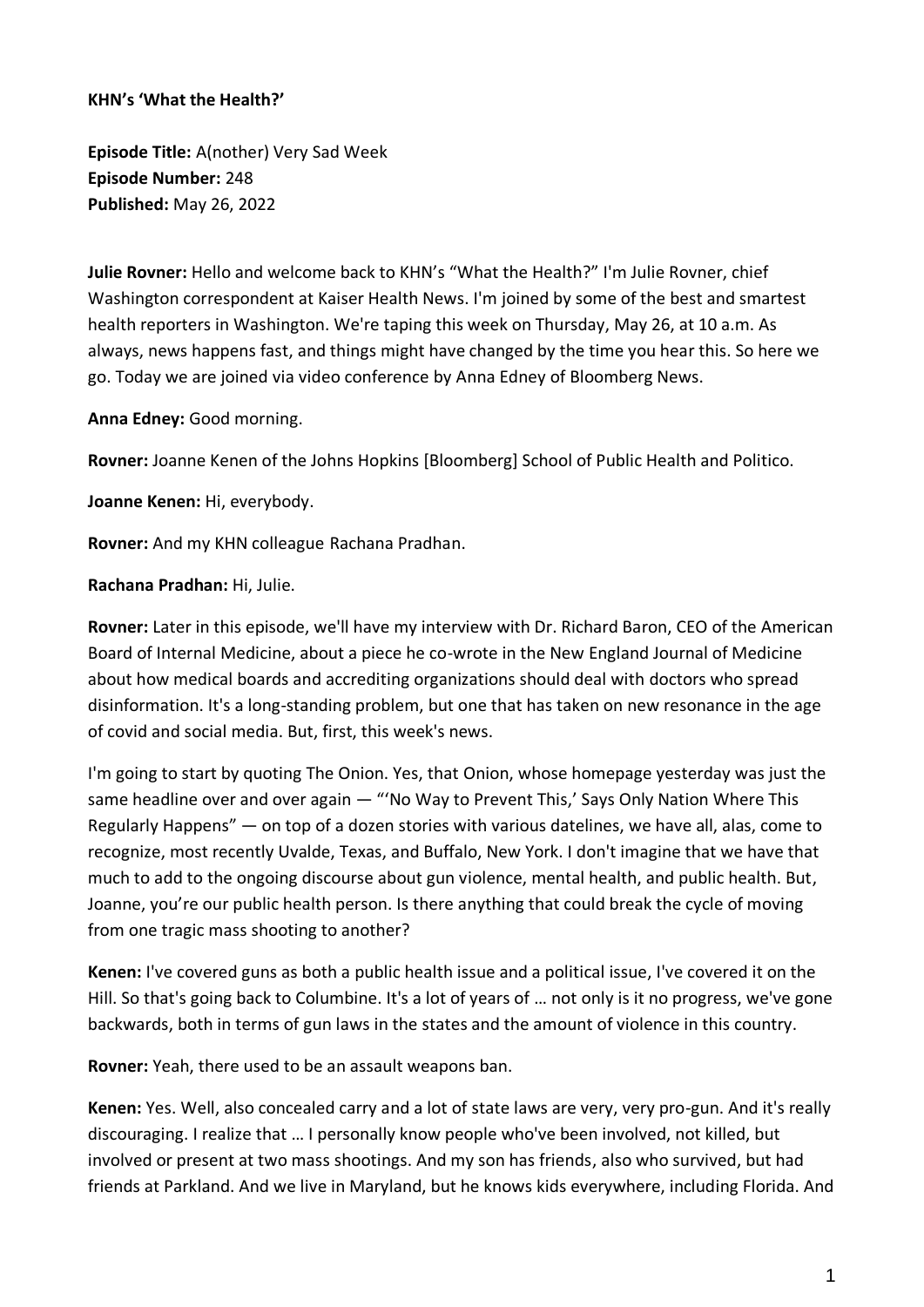I know someone who was at Tree of Life [synagogue in Pittsburgh], as does Julie. And I have several friends who I know the kids who were at the [Edmund] Burke School in Washington, D.C., where no one was killed, but there was an assault a few weeks ago. So it's not abstract. But I also think we have to remember these mass shootings are atrocious and the ones that are racist have other social implications, but there are shootings every single day that don't make the headlines. And those are actually the ones that make up the majority of deaths in our country. I think these mass shootings speak to some other larger social problems. And obviously the ones that are directed at Black Americans, or a synagogue, or a church, or a Latino population have … there are other issues there as well. And I think we also have to remember, and this is something I keep forgetting and relearning and have vowed not to forget again, more than half — and in some years really around 60% or 65% — of the gun deaths in America are suicide. So it's a really complicated problem. It is a political problem. It is a public health problem. And there are solutions that we're choosing not to tap. No other country has the problems we have because we're awash in guns.

**Rovner:** Yeah. At least one place where things have moved forward is the [Centers for Disease Control and Prevention] is once again allowed to spend federal money to research gun deaths. But I guess it's too soon to really have a lot of results from those things yet, right?

**Kenen:** Right. They were banned for close to 20 years, more than 20 years. So there was some private sector academic …

**Rovner:** In the mid-'90s, they were banned. I covered that.

**Kenen:** The Dickey Amendment, right. There is research at a number of public health schools, including Hopkins. One thing … the Association of Health Care Journalists — for any journalists listening to this today — just posted some resources, and it's open access — you don't have to be a member. I did a panel a few weeks ago. And they reposted the blog post someone wrote about it, and they added some resources. So part of this is changing social norms. Part of this is working on proven, workable things that we know that are community violence reduction programs. And then we all heard Sen. Chris Murphy [of Connecticut] the other day.

**Rovner:** Basically begging on the Senate floor.

**Kenen:** It's just heartbreaking.

**Rovner:** Yeah. So obviously much has been written about this, and much more will be. But I was kind of taken by [a piece in Vox](https://www.vox.com/the-highlight/22878920/school-shootings-survivors-columbine-mental-health) about what it means that we now have an entire generation that's grown up with mass shootings at school and never really been treated for the trauma. As Joanne said, even if you're not shot or killed, you're definitely affected, particularly if you were there when this happened. According to The Washington Post, more than 300,000 K-12 students have been on campuses with mass shootings since Columbine in 1999. That's not counting all the college students at places like Virginia Tech. That's the population of a midsize city. And now they're sending their own kids to school and worried about whether those kids will come home at the end of the school day. I'm just wondering: Is this a stressor that's affecting our ongoing mental health crisis that maybe could use some more research?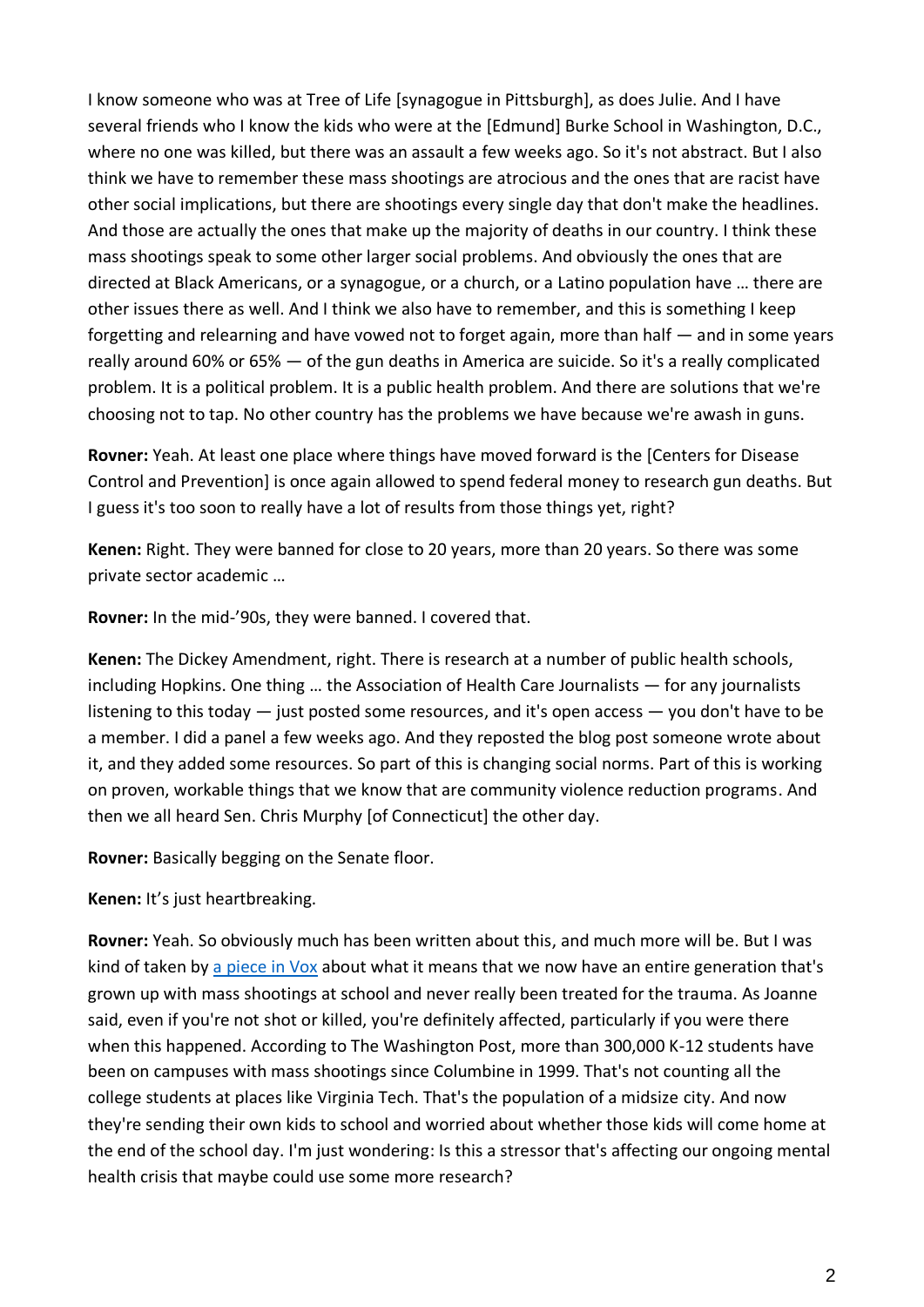**Edney:** Research and even acknowledgment. Like you just said, that's a huge number. I saw several people posting things — and which I was sort of appalled by — after the mass shooting in Uvalde that we have to remember for our own mental health that this is a very small number. It's like 1 in however many million kids end up shot in a mass shooting. … It felt a little bit tone-deaf in the sense that there's so much [of] a bigger effect. And not to mention every life is precious and that — it just seemed not to acknowledge the ripple effects on kids who were there and on everyone else who's watching, scared to send their kids to school, and kids who are old enough to understand what's happening.

**Kenen:** It's not just the mass shootings. I mean, that's a horrible number. And the mass shootings and the possibility of mass shootings and school shootings has affected every kid. I mean, I can't think of any kid — because they do these drills, and they hear a loud noise or there are false alarms. And there are shutdowns and lockdowns, and it's traumatic. But it's also not just the mass shootings. There are kids in America who have violence around their schools. And they have shut down. And it's not mass shootings. It may be gang violence, it may be criminal activity, it may be whatever, but it's within … I did a story on gun violence in southeast D.C. right after Parkland. And I was walking with a really extraordinary woman who was working with the community trauma of living in a place where there's a lot of violence. And we were walking by an elementary school, and there was a shooting. We were a block away. I was told that it was the  $11<sup>th</sup>$ ?! These were little kids. The 11th shutdown/lockdown because of a shooting on that block, or adjacent block, in one school year, and we were only in April at that point. So these kids live … violence is a backdrop to their everyday existence and it's traumatic and frightening. And … it's so multifaceted. These mass shootings traumatize the nation. But day-to-day violence traumatizes communities.

**Pradhan:** And I do think — one of the things that I think about with respect to this now, this gets into sort of … well, I guess everything is a health issue, is how I describe it. But when you think about education, like Joanne and Anna are talking about, these individual incidents that collectively add up to a lot, I do think there's some movement to attempt to change this from people who also study education policy and criminal justice work. But immediately, the instinct, I think, when something really horrific happens at a school is to say, well, we need to boost security. But children don't … making your school a community institution, like an extension of the criminal justice system, doesn't help children feel safe. It doesn't help process their trauma. There is actually, I think even this morning, there's a story on NBC News about how in Uvalde they had boosted spending considerably over the last few years on security in their school. And it wasn't enough, of course, to stop such a horrific thing from happening. But, you know, fundamentally, if we're talking about trauma from shootings and things that children have to cope with, there is, it seems, a growing recognition that to talk about it, talk about it with your children, how do you process these things, not to just pretend it didn't happen, especially for older children who see it in the news, who hear their parents talking about it and don't know … clearly are affected by it, but don't know how to handle that sort of stress and anxiety that comes from it. But I think also, you know, just an extension of how we treat our schools — is it really the best thing to say, "Well, we're going to put metal detectors everywhere," and you basically make them feel like they're in an incarcerated setting. That doesn't make children feel safe in their place where they spend the bulk of their time every day.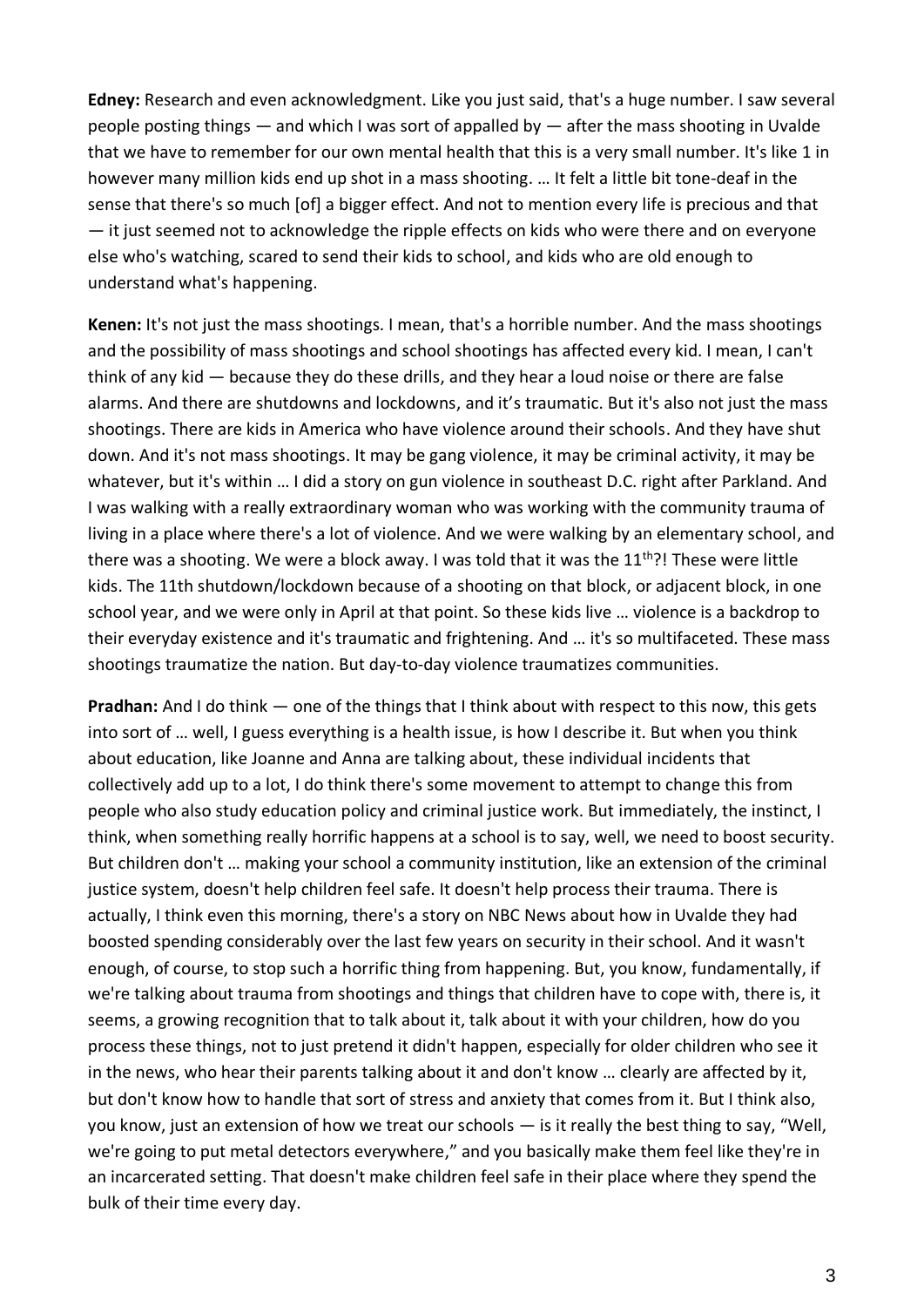**Kenen:** Plus, there have been guards at a lot of places. There are police at some of these schools, there are security guards.

**Rovner:** There were people with guns at Uvalde.

**Kenen:** Right, right. And in the Buffalo [New York] supermarket, there was a retired policeman who, I believe he was killed, who challenged the shooter. These schools, many of these schools and many of these other sites of mass violence do have armed guards and do have security. But they don't have — I mean, these people, these shooters come in with automatic weapons, sometimes more than one, and Kevlar. I mean, it's combat.

**Edney:** And another issue that's been highlighted in recent years is that Black kids particularly don't feel safe around law enforcement. So you're exacerbating that problem by putting more officers there.

**Rovner:** Yeah. I think this is something we will definitely talk about more as we go on, alas. OK. Well, in crises affecting those even younger than elementary school children, the federal government is belatedly, as we discussed last week, trying to address the nationwide shortage of infant formula. Anna, you're following this story pretty closely. The head of the FDA was on the hot seat in front of Congress yesterday. What's the latest here?

**Edney:** He was. Dr. [Robert] Califf went before the House Energy and Commerce Committee's [Subcommittee on Oversight and Investigations]. And the night before, the FDA had approved one infant formula company from another country to be able to sell their product here. And that was going to bring a lot more. And obviously, that's something that the Biden administration has been doing, is flying others over so that they could hit our supermarket shelves. And Abbott itself said that there was some EleCare, which is the very specialty one that was on recall, that they were allowed to release about 300,000 cans. They've been tested more than normal, but it was made at the time that the plant was having issues, where they found Cronobacter in their environmental samples. So, something for people to talk to their pediatricians about if it's a product they really need. But Abbott said that they did think they're going to restart that plant around June 4. They're going to focus on EleCare first, and it might start hitting shelves around June 20 or so. But what lawmakers really wanted to know from the FDA is what took so long. And this has been out there. They took a very long time to get to the plant. The first case of Cronobacter was in September. They didn't get to the plant till the end of January. There was a whistleblower who came forward in October. They didn't interview the whistleblower until December. High-level officials, we found out yesterday, didn't even know about this report until February. So where were all the breakdowns? And Dr. Califf did offer explanations for some of that. I don't think that anything was … I don't think FDA was then suddenly forgiven for being so slow. They weren't great explanations. They were breakdowns in processes and the way things should work.

**Rovner:** But I get to gently interject at this point that how many weeks did we talk on this podcast about the fact that the Biden administration had not nominated anybody to head the FDA? And what it meant to not have a permanent head of the FDA?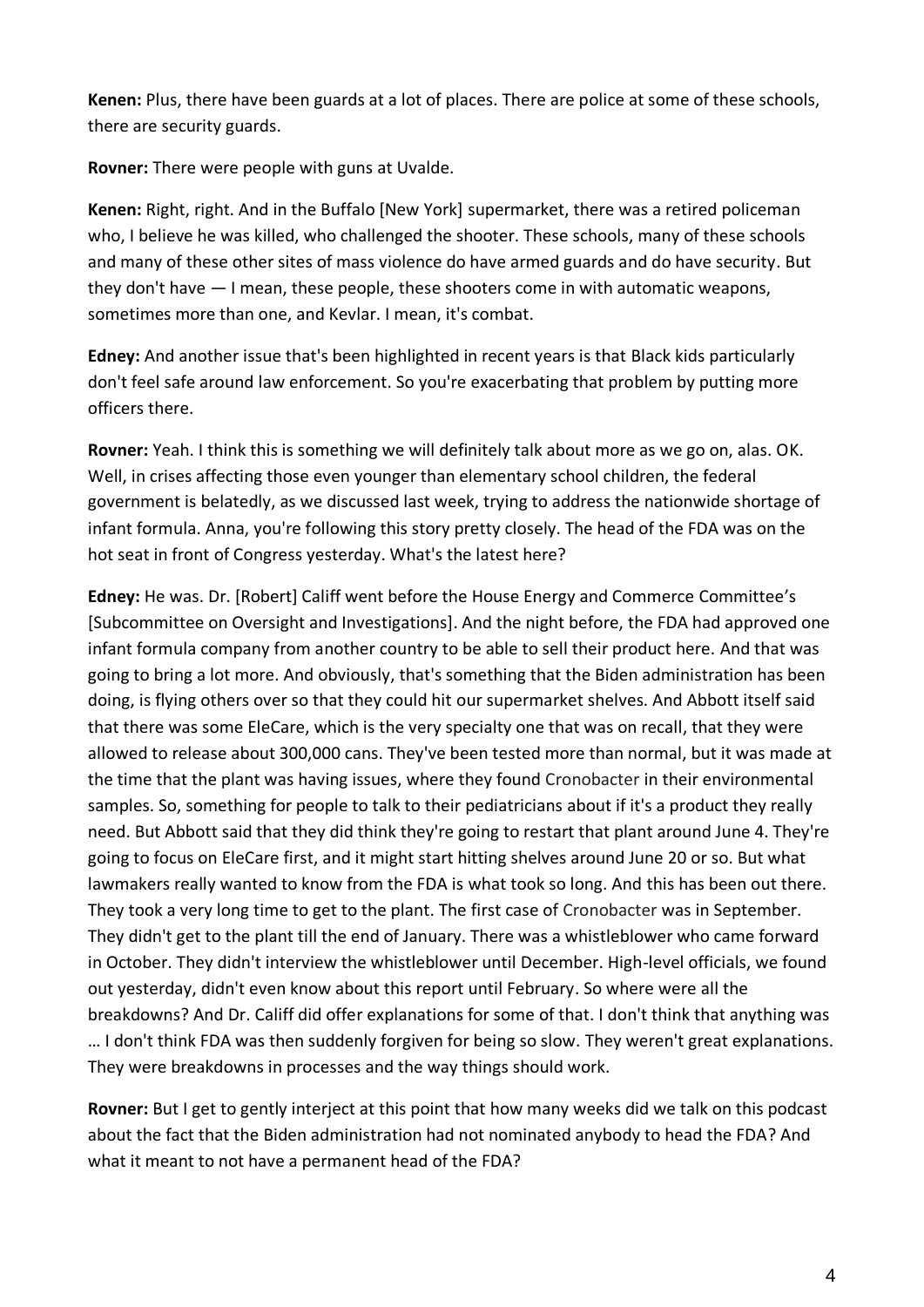**Edney:** Yeah. And it clearly meant something because Janet Woodcock was acting [commissioner], and a lot of things just did not fall in line. And maybe it would have happened with Califf there, too. But it's an agency that needs everything running in a certain way and needs support behind it. It needs a very strong head and an understanding of who to go to when, especially on the food side. There is just a weird system going on there where they kind of have two food safety heads and nobody knows who reports to what. And Dr. Califf, to answer a lot of questions around those things, said that they're going to do a review … on the very specific issue of infant formula and their processes around recalls and inspections and things, but also a larger review around the whole food system there.

**Rovner:** Yep. Yeah, this seems to be sort of renewing calls to split the food safety part out of FDA. FDA is so busy with drugs and medical devices, and now tobacco, that food is always an afterthought at the FDA. And one of the weird quirks of covering Capitol Hill is that FDA isn't even funded through the Department of Health and Human Services appropriation. It's funded through the Agriculture Department appropriation, even though it's part of the Department of Health and Human Services. I mean, could this be sort of a catalyst to renew that conversation about maybe we need actually a separate food safety agency?

**Edney:** Yeah, I think that's possible. That could be where some of this goes. There's the FDA, like you said, is so busy. And they have … a lot of user-fee programs for most of the things that they cover. There's some for food, but it's not nearly — doesn't give FDA what it needs. It doesn't allow them to do the level of surveillance and things that they might need to do. Because, in reality, that's really not what the other user fees are for either. Like on the drug side, it's mostly for reviews and approvals.

**Rovner:** It's to speed up the processes.

**Edney:** Right, exactly. But there is no … most of the time — and infant formula is a little different — but there's no approval for food. So FDA just isn't in there in the very beginning. And so it's just a process that doesn't — the oversight is very different. And it's massive. The food part of it, of consumption, is , of what they cover. Compared to USDA, who's got an inspector in every meatpacking plant and things like that. But the other thing to mention on Capitol Hill yesterday was that, mostly virtually, that Abbott … there were a lot of hard questions for them, too. And the FDA has done their investigation of everything that happened at the plant. And the commissioner just called it egregiously unsanitary there. And that's not something you want to hear about where your infant formula is being made. And he compared it to if you went to somebody's house and their kids were running around outside and tracking mud through the kitchen, and there was standing water on the counters and bacteria and would you want to eat there? And he said, that's kind of what this plant was like. And they really … Abbott has tried to say again and again there's no conclusive evidence linking us to these illnesses that first sparked everything, that the four babies to unfortunately die who had Cronobacter. FDA has said again and again, and they really hammered it yesterday, the evidence doesn't tell us one way or the other. It doesn't let Abbott off the hook. And it doesn't say definitely it was them, but there were all these things wrong there. And there's a very high likelihood that Cronobacter could have contaminated products there.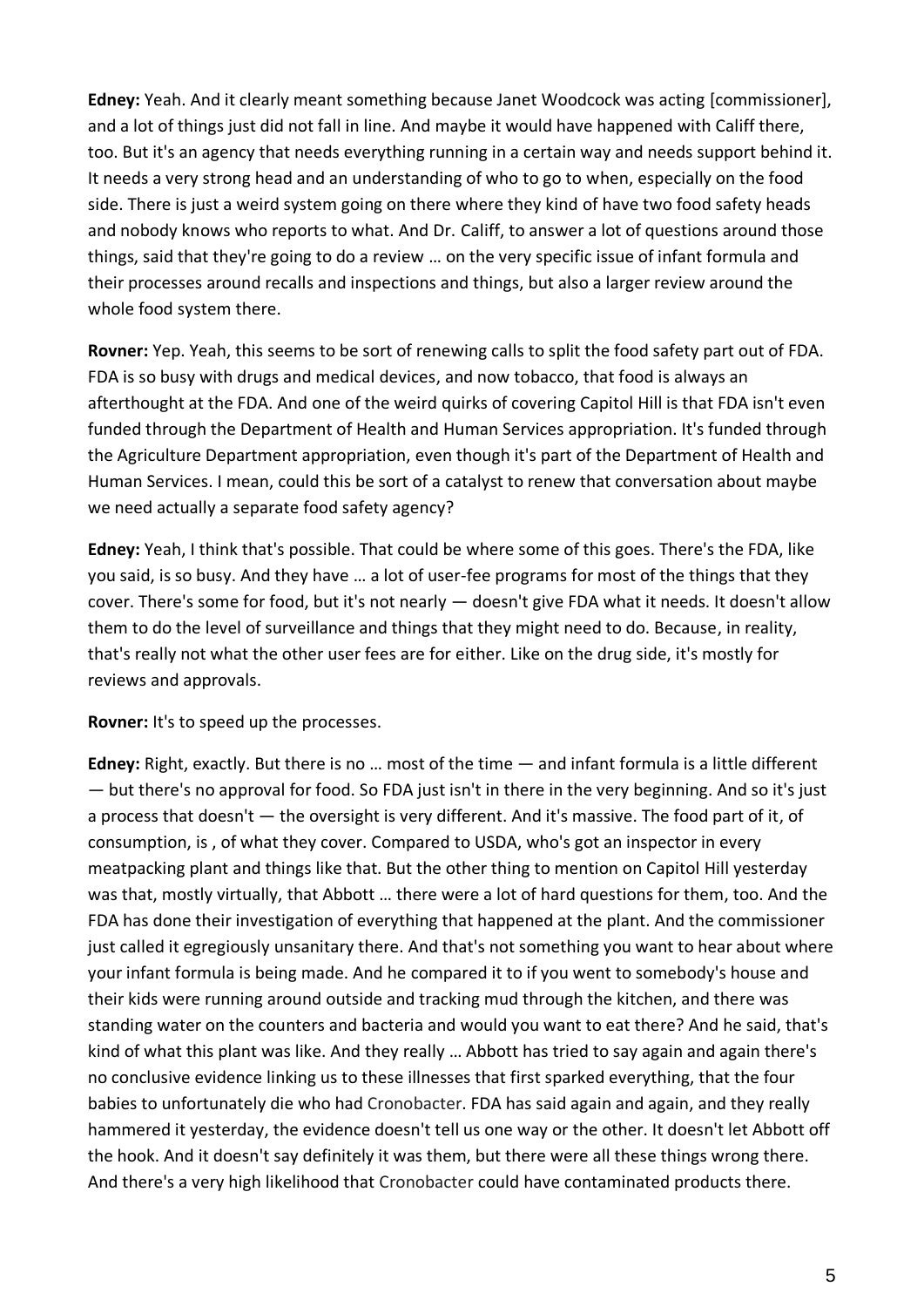**Rovner:** Yeah. So, more for the FDA to do. All right. Well, let us move to covid. We are currently in what one reporter on Twitter this week called, quote, "the first surge of the endemic era," where cases are going up fairly fast in most places. And while hospitalizations are rising, they're not at crisis levels yet in most places. This appears to be the point where more and more people are catching these more and more contagious variants. But either due to vaccination or natural immunity from having been infected before, they're not getting sick enough to need hospital care. And if they do need hospital care, they're mostly not sick enough to end up in the ICU. Still, it seems like most of the public just wants to pretend that covid is over. And most policymakers don't seem to want to anger voters in an election year. So are we headed for trouble or is this just the way things are going to be, that everybody eventually is going to get it, and you got to hope for the best?

**Kenen:** We can't know because there are two really big factors. Right now as a society, we have a pretty good level of protection between vaccination and recent infection. But the key word is "recent," because … the natural immunity, you can get it again and again and again and again. So, I mean, we're learning that over the last couple of months, people are getting repeated cases. So we don't really know how long this natural immunity lasts and we don't know what the next variant looks like. Right? I mean, right now the next variants are becoming more and more transmissible. It's almost at measles level right now, which means super infectious, but it's not getting more …

**Rovner:** Which means if you walk into a room where somebody infected has been, you could be infected.

**Kenen:** It hasn't gotten more dangerous. In fact, there's some debate — it might even be a little less lethal. It's hard to sort that out because we have immunity. And we also have medicine now. So doctors are better at treating it. They know how to deal with it better. And there's Paxlovid — I'm not even sure how to pronounce it. Is it PAX-lo-vid or Pax-LO-vid?

## **Rovner:** Pax-LO-vid.

**Kenen:** Anyway, we've got that, which is not a perfect drug, but a very, very, very, very useful drug.

**Rovner:** But of course, we're also seeing people who are taking Paxlovid relapsing.

**Kenen:** Rebounding. Right, right. But they're not getting seriously, seriously ill. I mean, there's something going on there and they don't know what it is. It might be as simple as instead of five days, maybe you need 10 or maybe you need a lower dose for longer. It may be a dosing issue rather than a drug failure issue, but we're not seeing deaths. We are seeing relapses, and a fairly high number. But … could this be the transition to an endemic period? Not if the next variant is really different and really dangerous. If we're on … so the trajectory we're on of people getting sick but not dying, then we're transitioning to a different reality. But there's no way to have confidence in that.

**Edney:** Well, I think …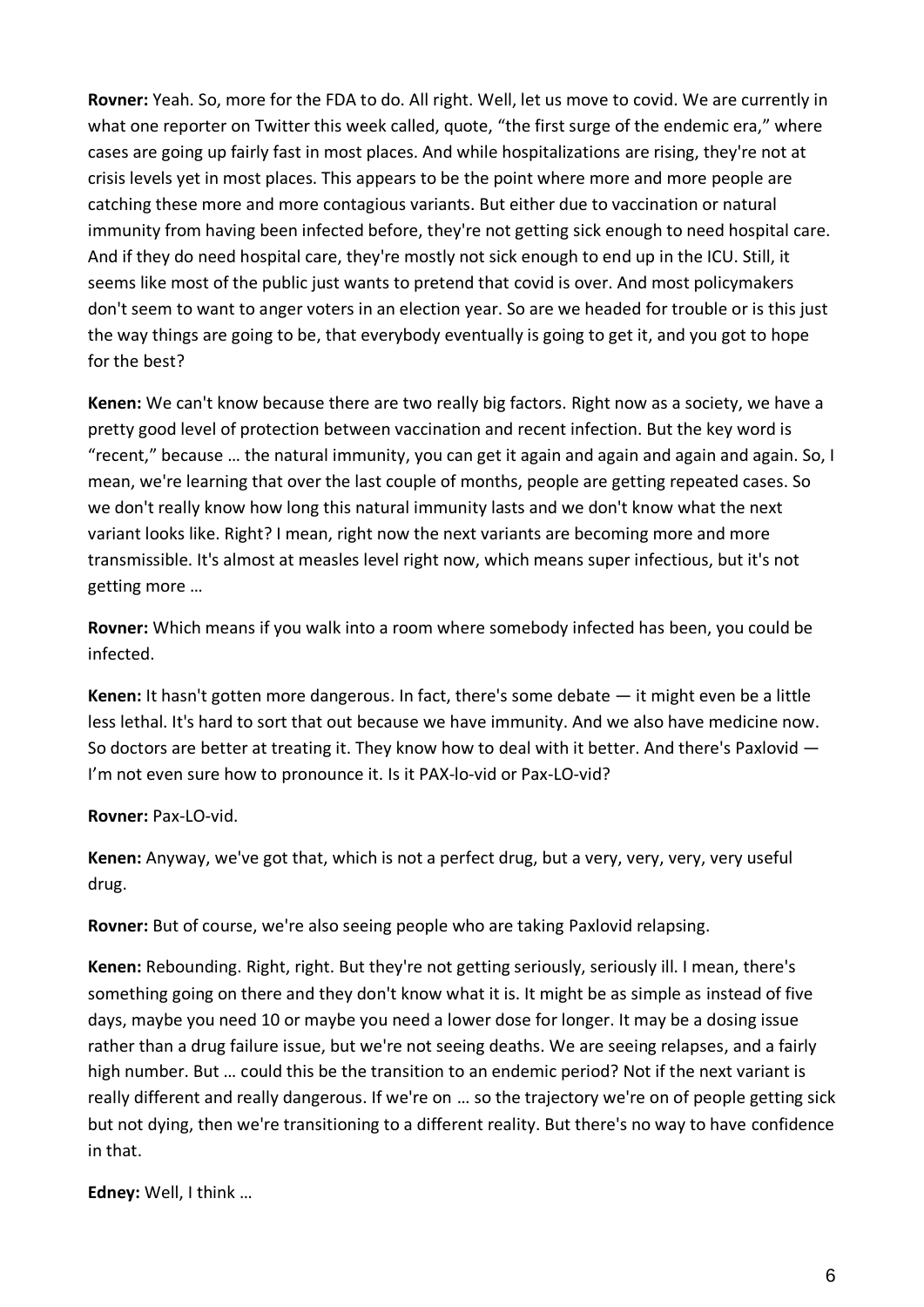**Rovner:** Meanwhile … oh, go ahead.

**Edney:** Sorry. I was just going to mention that the CDC came out the other day with their preliminary look at long covid and saying …

**Rovner:** That was my next question! [laughter] Go ahead. Just talk …

**Edney:** … saying 1 in 5 have had covid and can experience these longer-term symptoms. It's a battery of symptoms, I think it was 26. But that's what it does. It just affects so many organs in your body and all different kinds of neurological issues. And so I think that's something we haven't quite reckoned with when we talk about endemic.

**Rovner:** Yeah. And … the question that I was going to ask about the long covid report was, are we looking at a huge expansion of our disability population that we just haven't begun to deal with yet? I mean, all these people, we don't know how long long covid lasts, but it certainly … many people certainly are not functioning anywhere near the level they were functioning at before they got sick. And what does that mean long term for the productivity of society? And I feel that question is being brushed under the rug.

**Edney:** Yeah … I think you're absolutely right that it is. And … economically I saw, I think it was maybe a month ago, maybe a little less, the Bank of England talking about how they were looking at unemployment numbers and just saying the job market, the pool of employees, the people that want to work, is not large enough. And they said part of that was because of long covid and they were afraid that what was going on there. And I'm sure we're likely to see that here, too, is that people aren't able to get back to work. And those people are going to largely need, or be able to seek, medical treatment. But those are going to be large bills that are … they're chronic conditions, there's more diabetes, things you can't cure that are going to be ongoing issues for more people now.

**Rovner:** Yeah, there's all kinds of circulatory issues with heart conditions.

**Kenen:** Yeah. I mean, one of the problems with that study is it didn't distinguish between … it didn't tell us who got it post-vaccination versus non-vaccinated, either prior to the availability of vaccines or people who chose not to get a vaccine. So that's something murky. We do know there are long covid cases post-vaccination. We don't have a good handle on how many or how severe. And the other thing is it lumped together people who had symptoms for a month and symptoms for a year. Now, if I had symptoms for a month, I would not be happy, and I would be terrified because I would have no way of knowing whether it's a month or the rest of my life. But still, there's a difference between — and I really don't want to minimize the illness — I actually have a friend with severe long covid who can't work. But I mean, there is a difference between someone who is tired for a month and someone who's permanently disabled or indeterminate. We don't know. We only know two years, 2½ years out. We don't know how long they're disabled. So the research and discussion base, without knowing the length of the disability and without knowing the vaccination status, I mean, it's still a great big …

**Rovner:** Question mark.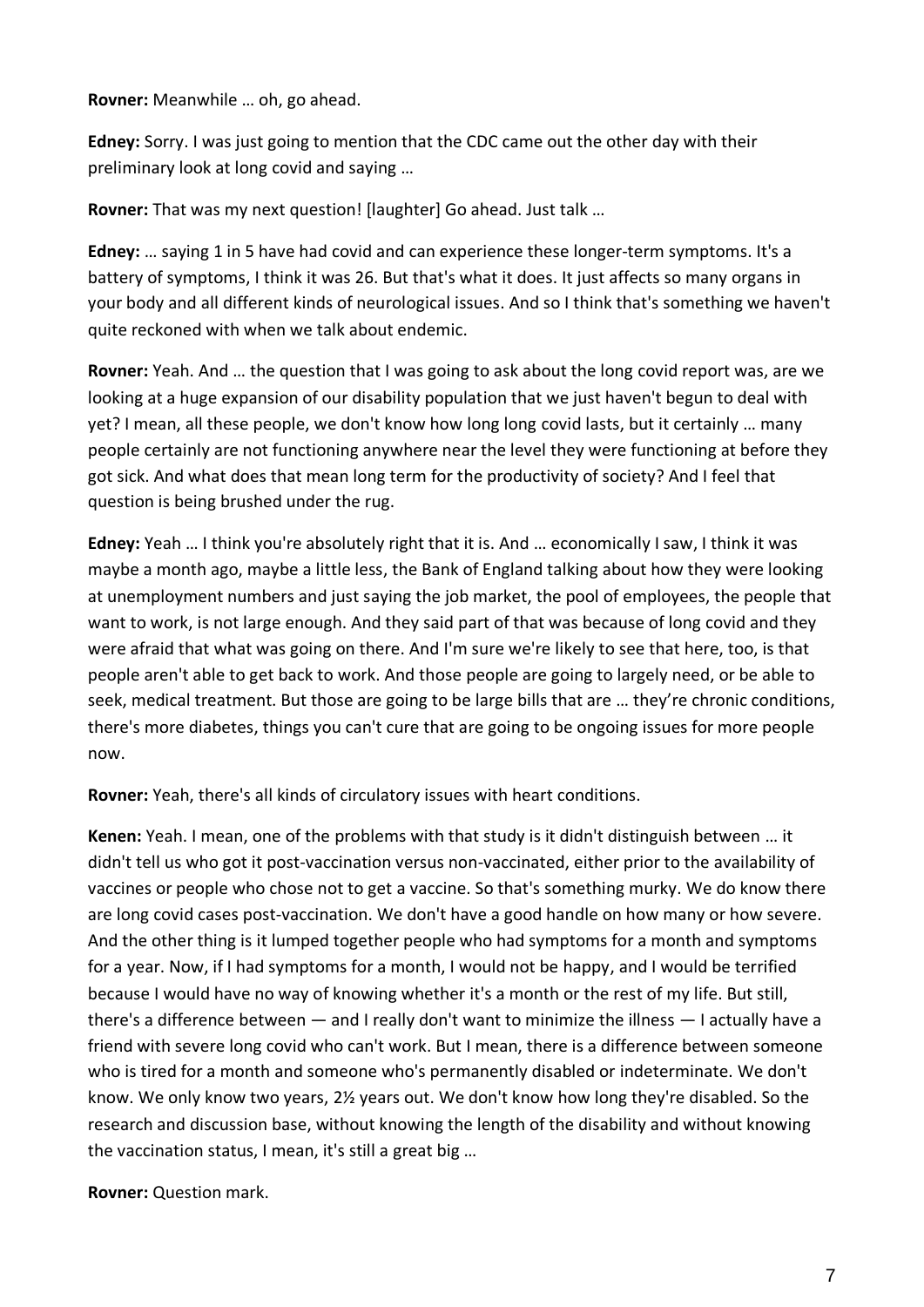**Kenen:** Right. It's like we know it's a big problem. We don't know how big, and we don't know how long, and we don't know anything. ... I know people [who have] lingering stuff for a month or two and then it goes away. And I know … I have one friend who's disabled, period. Can't work.

**Pradhan:** Yeah, those are hugely important …

**Kenen:** Can't do anything, really disabled.

**Pradhan:** There are really, really hugely important questions to answer. And I do feel like over time, even though it feels like an eternity we've been in this, part of the reason is because this is also new. Hopefully in time we will get answers. I do think also, if you think about the long covid report, just the headline alone when you saw it … talk about what a shocking statistic …

**Rovner:** And it's not just 1 in 5 adults, it's 1 in 4 adults over 65 who have symptoms of long covid.

**Pradhan:** Over 65. Right. … If they are, hopefully relatively soon, able to determine the difference between risk for vaccinated adults versus unvaccinated, you could use it again as a push to get people to get vaccinated. Look how our vaccination numbers have stagnated over the last several months, even for the  $-$  and I'm sure we will talk about the young kids, Julie, in a minute ...

**Rovner:** That's next.

**Pradhan:** … pediatric vaccinations, even for 5- to 11-year-olds are. It's just anemic, the rates. And I imagine that there is a probably small but extremely vocal contingent of parents of children under 5 who are waiting to vaccinate their children. But I don't expect that even those numbers are going to be particularly high over time for a lot of reasons.

**Rovner:** I was just going to say, it appears that vaccines for our youngest — and we have two toddler moms at the table today …

**Pradhan:** Don't get our hopes up, Julie.

**Rovner:** … are finally getting closer. So what is the latest timeline for getting those vaccines to kids under 5? Pfizer said this week that they seem to have finally settled on a dosing schedule that they think is going to work.

**Pradhan:** Right. So the latest, of course, is that … Pfizer issued some preliminary data showing and I would say preliminary with a big asterisk — showing that the three-shot regimen of vaccines for kids under 5 produced an initial efficacy estimate of about 80% against symptomatic infection, which is promising, for sure. But of course, I am very eager to see more detail, especially ahead of the FDA advisory committee meeting, which now has been scheduled for June 15. So it is conceivable and, of course, they are discussing the Moderna vaccine for relatively the same age group at that time, which is two doses.

**Rovner:** Your kid could be 5 by the time this is available.

**Pradhan:** You know, I made that joke and I really thought it would be a joke. I think maybe that won't happen. But … I think the thing that is on my mind, especially with respect to the Pfizer — I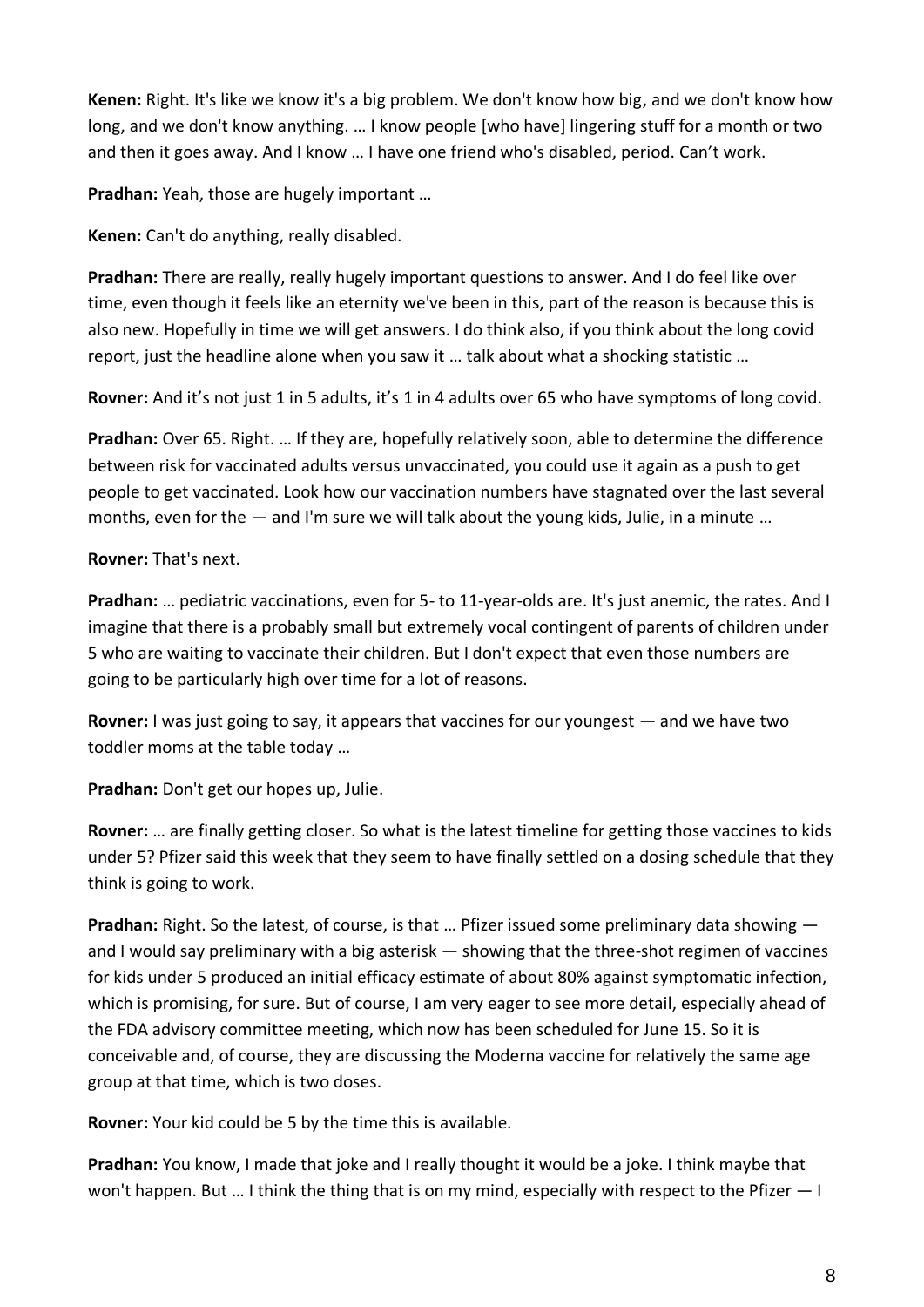guess with both, the two questions I have, predominantly Pfizer's data, of course, is promising, but they even said that the efficacy analysis initially was based on 10 cases of symptomatic covid. And in their trial itself, they needed 21 children, essentially, to develop symptomatic covid. So these efficacy numbers are not final. It seems like people anticipate that there will be a final reading by the time … by mid-June. So I expect those numbers might change. Maybe not a lot, but they're certainly not set in stone. And then I think the bigger question with respect to Moderna, we, of course, have their efficacy statistics for that age group, and they are lower than what the Pfizer one shows, at least preliminarily. And does the FDA go back and say to Moderna, or do they recommend authorization, or do they essentially say what they said to Pfizer in December, which is that two shots is not sufficient and you need to go and add a booster, which is why we are still waiting at this point, because that's what they said … toward the tail end of 2021. So I'm looking out for those issues.

**Rovner:** And I guess you, too, Anna, you're our other toddler mom here.

**Edney:** Yeah. … Like Rachana said … very preliminary numbers, but encouraging nonetheless to finally see something hopefully nearing the finish line. I wish it was a little bit faster. I mean, we saw advisory committee meetings within two weeks when the first vaccines for adults and things came out. So it just feels like things just keep … the timeline is just longer and longer, and I understand Pfizer … is hoping to get their 21 cases before the advisory committee meets. But I'll be extremely interested in the discussion and comparing what we know with Moderna with two doses and Pfizer with three and where the FDA comes down on that and where the advisers, where their discussion goes on that.

**Rovner:** Well, meanwhile, we're still dealing with covid and now we have monkeypox to deal with. I confess I did not have monkeypox on my 2022 bingo card.

**Kenen:** You just don't have a big enough bingo card, Julie, we just need to get you a much larger bingo card.

**Rovner:** Unlike covid, monkeypox is not novel. We have treatments and preventions, and it's not generally fatal in most cases. But should we be freaked out anyway that it seems to be spreading around the world, this disease that's normally confined to its own endemic areas in Africa?

**Edney:** I guess I'm taking solace so far in the fact that we are told there is a supply, that the U.S. has a supply of vaccine if needed and that we have treatments and things for it, versus a brandnew virus like covid. It is a known factor. So that's where I'm looking at it right now, not being not capable of freaking out about anything else maybe at the moment.

**Rovner:** I think we're lacking the bandwidth to worry about yet another possibly spreading disease.

**Kenen:** Right. But I also think that, as Congress has to take up the legislation about public health and rebuilding public health and emergency preparedness, the [Sen. Richard] Burr-[Sen. Patty] Murray legislation, whatever ends up taking shape. You know, and I'm not saying monkeypox is a good thing. Obviously, it's not. But just sort of a reminder that a pandemic is not a once-a-century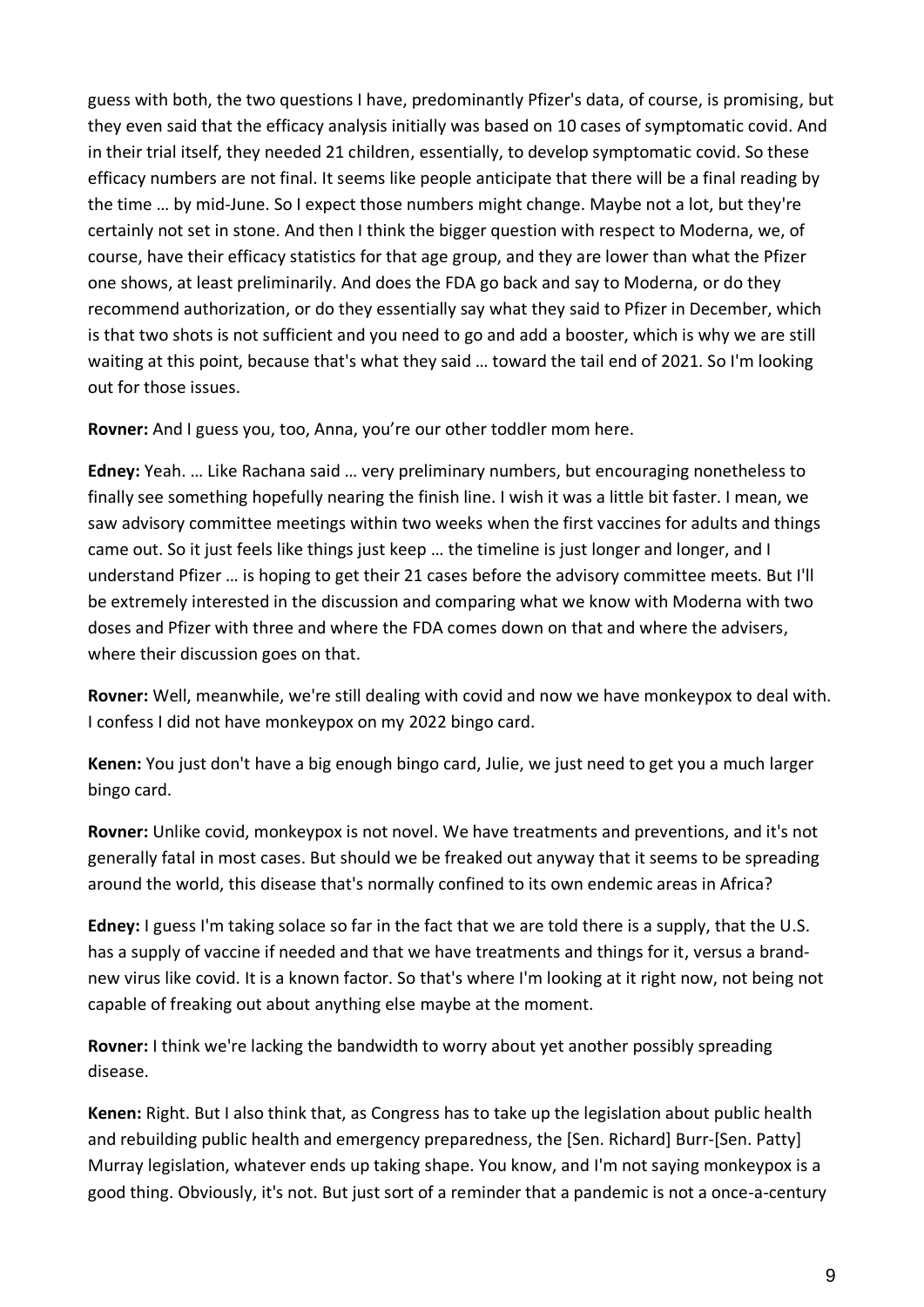threat. Right? This is the biggest one we've had in a century. We have had public health emergencies. And we will have more public health emergencies, and in a changing planet, both because of human population settlement, where people are moving to, and climate change, zoonotic  $-$  which is animal-to-people infections  $-$  are going to occur. They already do occur more than a lot of people realize. They don't necessarily take off and create a crisis. And I'm not promonkeypox. But I am pro- being realistic about public health threats.

**Rovner:** Yeah. And actually Helen Branswell over at Stat [has a piece](https://www.statnews.com/2022/05/25/viruses-that-were-on-hiatus-during-covid-are-back-and-behaving-in-unexpected-ways/) that came out too late yesterday to send to you guys, but that I will post a link to about how part of this also may be that human behavior having changed so much during the pandemic may … it's going to change the way diseases are going to spread, other diseases, because we're not having our usual amount of human-human interaction because of covid — that it could expose us to other things. She had some experts who said just expect diseases to be wonky for a while while we get back to some kind of new normal.

OK. Let us turn to abortion. Oklahoma has now become the first state to ban abortion from fertilization. The governor signed the bill last night. It takes effect immediately, although it is being challenged in state court rather than in federal court because abortion rights organizations are already waiting for the Supreme Court to strike down *Roe [v. Wade]*. And I think they don't want to give them an earlier possibility to do it. So we will see if this gets blocked. But in the meantime, as the political and medical world are bracing themselves for this likely overturn of *Roe* in the coming weeks, apparently so are the nation's employers. As we've discussed here previously, a number of companies, starting with those in Texas, where abortion has been effectively banned since last September, companies are vowing to help employees who seek abortions pay to travel to other states if the states they are in bans the procedure. And lawmakers in some states looking at you, Missouri — have talked about trying to make it illegal for people to leave their home state for an abortion. Now, some legislators in Texas say they'll introduce legislation to punish those companies that want to help their employees get out-of-state abortions. This includes some pretty big important firms: Amazon, Lyft, Uber, Starbucks. Now, this feels pretty implausible to me. It's basically an invitation for companies with more progressive-leaning workforces to leave the state. But then again, overturning *Roe* felt pretty implausible to me a year ago. So do we expect lawmakers to follow up on some of these threats or is … maybe going after businesses themselves a bridge too far for state legislators?

**Pradhan:** I don't think it is necessarily. I think — and this isn't exactly the same — but I think you do see, in general, with shifts in the Republican Party, the populist wing is really not aligned with corporations in the way that the country club-era Republicans of earlier decades, several decades ago, were. And so ...

**Rovner:** Most of the history of the Republican Party!

**Pradhan:** Right. So, I do think if, depending on who's driving the legislation, they don't feel like they need to cater to corporations' demands, especially if they are wading into these cultural and social issues. That's not unique to abortion, but it certainly is one of them. So … it doesn't seem like anything is really off the table if the Supreme Court rules the way that people are anticipating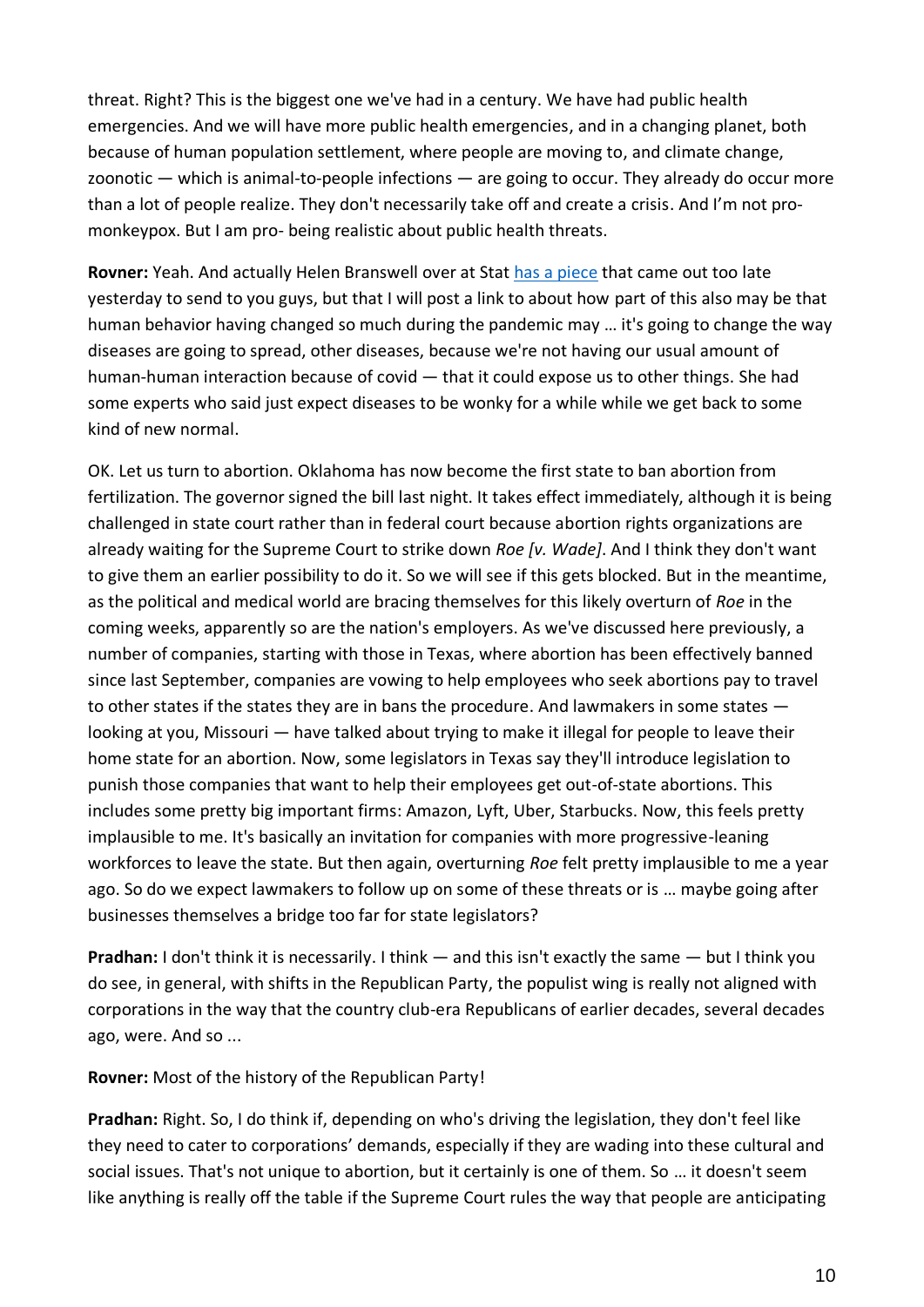now that they will. Now, legally, how they can do that, I don't really know, but I don't think that is going to stop them.

**Kenen:** There are things they could do with tax codes and punishments. … I don't know that they would close any of them down, but I think there are ways. Who thought that they would do the bounty hunting and have it be held up? So I think that the creativity on the anti-abortion side is pretty high in terms of what they're reaching for legally and what they're obtaining.

**Rovner:** Yeah, it's pretty impressive. Although Texas is one of those states where, on the one hand, it's very, very welcoming to guns, very unwelcoming to abortion, but very welcoming to businesses. And a lot of businesses have moved to Texas because they have low taxes. And I just wonder if this is going to cause a rift in what's left of the Republican Party unity. There does seem to be a general consensus among most legislators, not just Republicans, that enticing business to your state is a good thing. And this seems to be a way to tell businesses, yeah, maybe we don't want you.

**Kenen:** The amount of business going into Texas is really atypically high and both ...

**Rovner:** Yeah, if you've been to Austin in the last five years, it's exploding.

**Kenen:** As California has gotten, rents have gotten unacceptable for businesses, a lot of tech and financial services are moving at least some of their businesses to Austin is booming. And other places in Texas, it's not only Austin. So it's changed the economic makeup of, and some of the demographics of, parts of Texas. But yeah, Julie, that was a really smart point. Yes, they want the businesses there. They've given them incentives. But there are also weird privacy issues with your employer paying for you to travel for an abortion. This whole world of abortion travel is a new world. I'm not quite sure how that plays out in the real world.

**Pradhan:** Right. I mean, I think people have rightfully pointed out that even if it's a gesture that, OK, these companies are making, it puts the onus on the employee to tell their employer that they need this very controversial ...

**Rovner:** Hey, I want to go get an abortion!

**Pradhan:** … procedure that has a lot of stigma around it. And I imagine a lot of people are not going to be comfortable doing that.

**Kenen:** And then states are big purchasers of insurance. And there's also ways of using that leverage of what insurers cover, although it also conflicts with federal law. … I think we all think that [this is] going to be an attack on emergency contraception, because the anti-abortion groups, many of them, regard that as a form of very early abortion, which the ACOG [American College of Obstetricians and Gynecologists] and other professional scientific organizations, medical organizations say it's not; it prevents pregnancy, it doesn't abort a pregnancy. But that's not the way it's perceived. And that's … a separate topic for another week, but I think we all expect that to be a battleground fairly soon.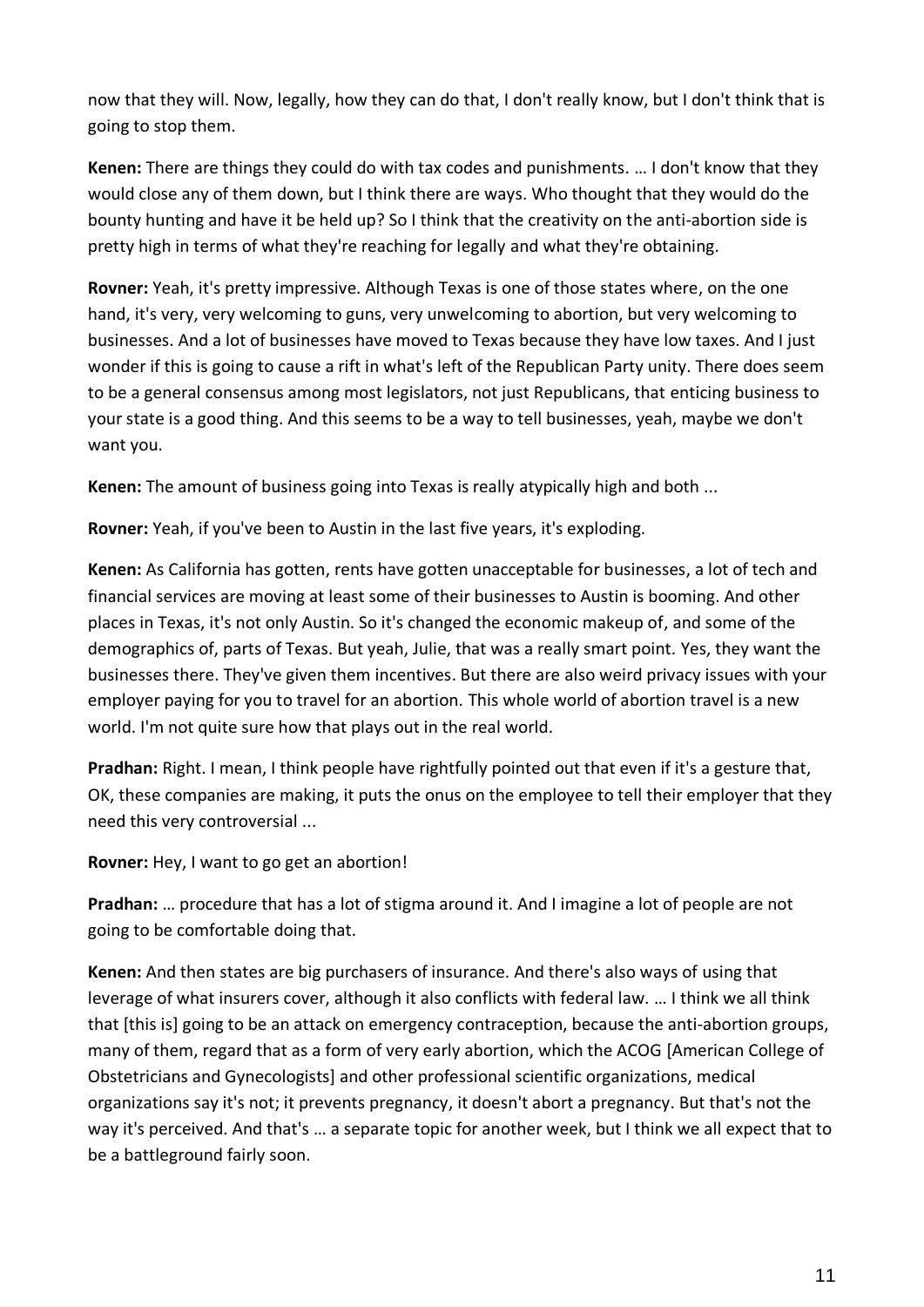**Rovner:** All right. Well, we will come back to this, clearly, next week and in the weeks that follow. That's as much time as we have for the news this week. Now we will play my interview with Dr. Richard Baron of the American Board of Internal Medicine. Then we will come back and do our extra credits.

**Rovner:** We are pleased to welcome to the podcast Dr. Richard Baron, CEO of the American Board of Internal Medicine, which is the largest specialty organization for physicians in the U.S., certifying 1 in 4 American doctors who pass special exams and take continuing education in internal medicine and its more than 20 subspecialties. Dr. Baron is the co-author of a piece in the May 18 New England Journal of Medicine called "Physicians Spreading Misinformation on Social Media — Do Right and Wrong Answers Still Exist in Medicine?" Richard Baron, thank you so much for joining us on "What the Health?"

**Richard Baron:** Julie, it's great to be with you.

**Rovner:** So I want to get into this discussion of misinformation, but first, for our students and our lay listeners, can you briefly explain how specialty boards certify doctors and how that's different from state medical licensing?

**Baron:** Great question and very relevant. To practice medicine in the country, you have to get a license. And that's anchored in an old system where everybody was a GP [general practitioner] with one year of training. During the 20th century, people started to specialize and created very recognizable forms of doctors: surgeons, OB-GYNs, internists, pediatricians. Each one of those disciplines has a specialty certifying board. You have to be licensed, but you do additional training in that discipline. And the specialty certifying board administers an exam when training is finished and certifies a doctor as being ready for independent practice in the field. And then, over the course of career, it recertifies doctors by having them continue to demonstrate that they've stayed current in the field.

**Rovner:** So doctors spreading bad information about medicine is nothing new. It's basically what led to the establishment of medical boards in the first place, right?

**Baron:** Exactly. And medical boards were established to differentiate and distinguish doctors using an independent, third-party validation process. That's the key. It's not self-proclaimed expertise. It's not somebody saying, "I got this." It's a community creating an institution to validate and verify that the people have the skills they claim they have.

**Rovner:** And I was fascinated in reading the piece to talk about how these board exams come out, because it's really relevant to what's good information, what's true, and what's backed by science, and what's maybe just something somebody believes. I mean, that's key to this entire discussion, right?

**Baron:** It's absolutely key. And we all know that testing itself has been under major attack. And whether it's No Child Left Behind or any number of standardized testing, your listeners may know that MIT [the Massachusetts Institute of Technology], for instance, which abandoned standardized testing a couple of years ago, brought it back because they found their class was less diverse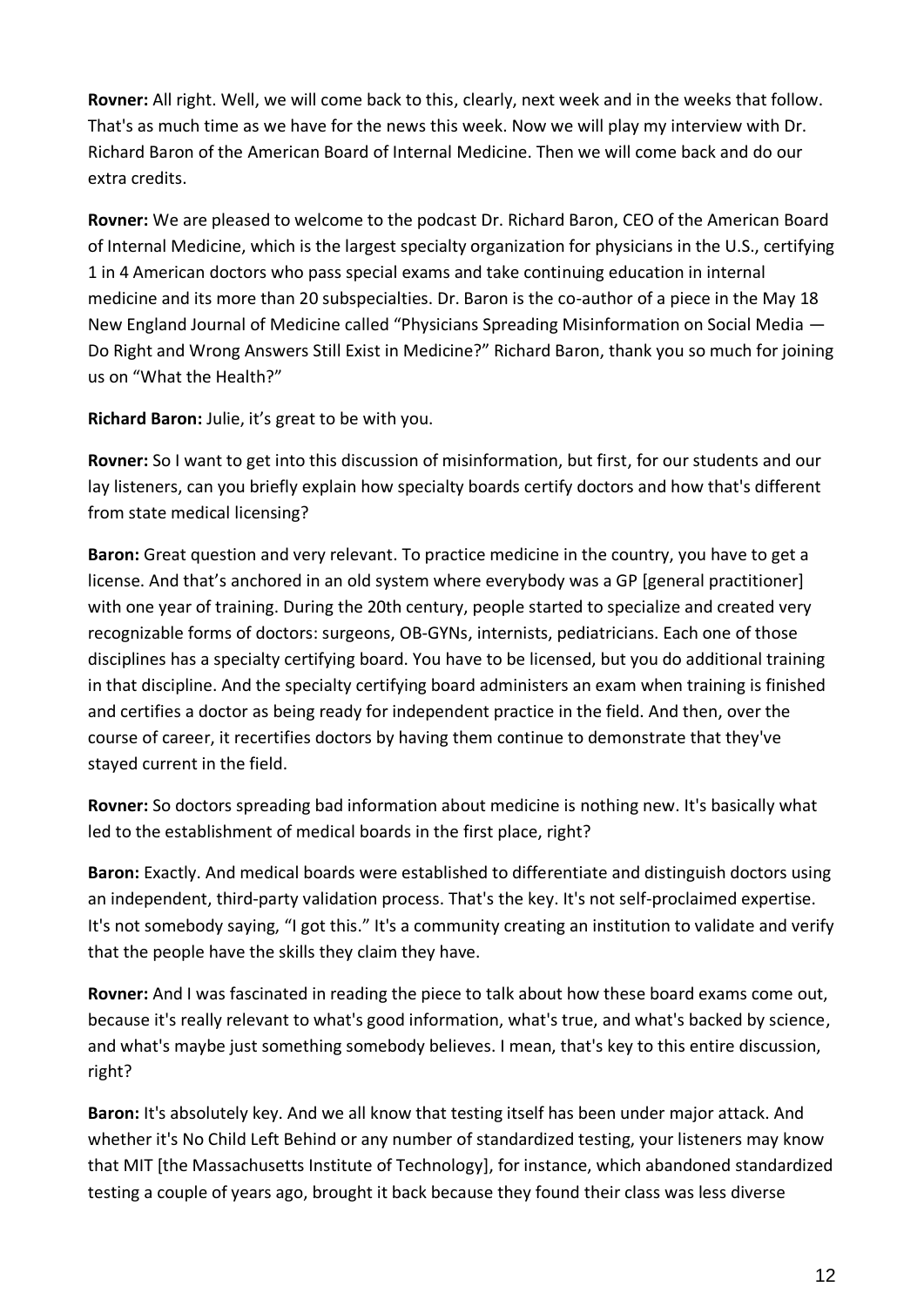without it. Standardized tests are a way  $-$  they definitely can have biases in them  $-$  but they're way to determine fairly what people know and don't know.

**Rovner:** And in determining … what goes on your exams. I mean … obviously there's a right answer, but it's hard to figure out what which ones should *not* be the right answers. Right? That's peculiar, I think, to medical knowledge, where it just keeps expanding.

**Baron:** That's so true. What we find in putting the exam together — and all of us have taken multiple-choice exams where we know we could pass them knowing nothing about the subject at all. You know, you take your driver's test and it says "If you see a school bus, you should a) accelerate b) run over a child c) go in reverse d) stop. And you don't need to know anything to know what the answer to that is. It turns out when you're crafting these questions, right answers isn't the hard part. The hard part is wrong answers. If it's going to be a single-choice, multiplechoice question, then the other answers have to be wrong, but they have to be plausible. And what we do at ABIM is gather experts in the field, both people who do research and people who do practice, and people who teach. And they sit around a table and somebody drafts a question and says, "Option C is wrong." And somebody else says, "Well, I don't think so. I can bring out a credible, well-designed paper in a peer-reviewed journal where somebody could say, 'That's a good choice.'" And we realized that that process of deciding that there were things that were really wrong could be used in the disciplinary process that we've had for a decade. Because for a decade we have and do revoke certification from doctors who behave in unprofessional and unethical ways. We've evolved policy over the last year that providing false information *is* unprofessional and unethical, and we have a process to determine when the information is really false. Not when it's on a spectrum, not when some people agree and some people don't, but when it's really false. And that's the process we're using.

**Rovner:** And … is that being used now in disciplinary activities? What are you doing about doctors who are spreading what is demonstrably false information? Particularly about covid, because that's really what we're talking about right now.

**Baron:** Well, the process is ongoing. So, doctors get reported to ABIM all the time, and [the] staff does some investigation when we think we can learn something more that might be relevant. And then we have a process that gathers information and invites the doctor to tell their side of the story. It's a confidential process. The doctor gets a letter that says, "We've discovered X, this is what we found." We have a policy that says why. And we really have evolved policy to be very clear now that providing false information is unprofessional and unethical. And the doctor is told the committee is going to meet, you have an opportunity to tell your side of the story. The doctor is also told if the committee recommends a sanction, the doctor has a right of appeal, including representation by counsel to a three-panel doctor — a panel of three doctors, including one director at ABIM. That decision is final as far as ABIM is concerned, but people can and do sue us. We've never lost a case. We still have one pending. But the courts in general have supported our right and indeed our obligation to defend our standards.

**Rovner:** Have you seen more cases, obviously, during the pandemic? Are we seeing a flood of things or is this just the typical number of cases you would see in general?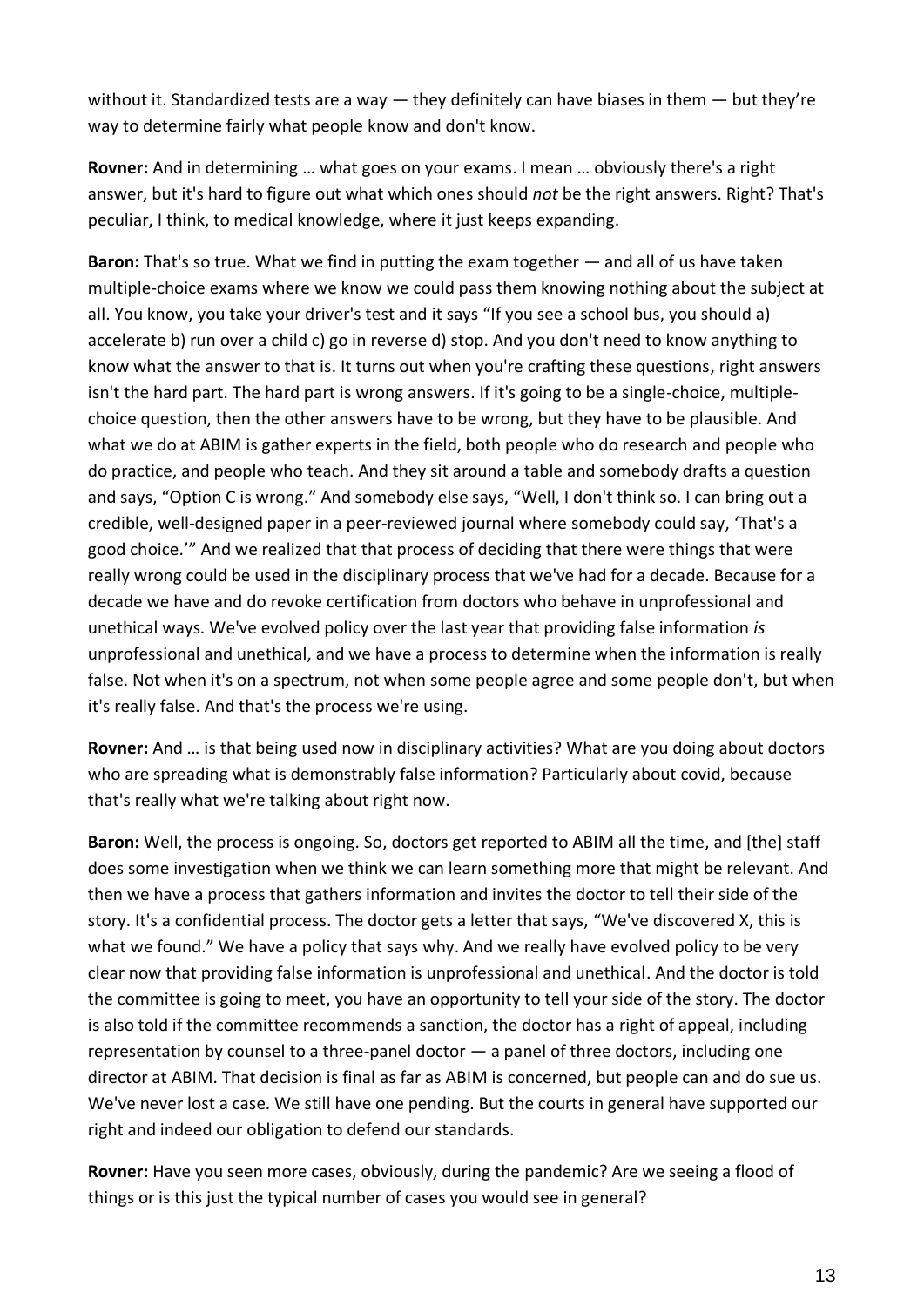**Baron:** Well, as you said earlier, Julie, misinformation is not new with covid. We've seen it in cancer treatment. We've seen it in heart disease treatment. But there has certainly been more awareness in the profession that this is an issue. And as you said, this is what certifying boards were created for, but they were created 100 years ago. And I think many people, even in the profession, have lost sight of their reason for being. And there's been some groundswell in the profession over the last decade: Do we need these? Like, what good do they do? We can tell who the good doctors are. And in fact, some people have characterized what the boards do as it's just a money grab. It adds no value. But the reality is that it adds a ton of value by differentiating doctors, and institutions around the country rely on it. But also, as you said earlier, it's different from licensure. Give or take, 90% of licensed doctors in the country are certified in something, but 10% are not. And individual institutions make the decision about how they're going to use the certification credential. When I first went into practice, I was in the National Health Service Corps. The federal government paid for medical school for me. I was in rural Tennessee. There were no doctors more trained than internists. I had the full range of the ICU, CCU [critical care unit and] took care of critically ill patients. When I moved to Philadelphia to an academic health system, admitted my first patient with a heart attack, the nurses said, "You don't have admitting privileges in the CCU because you're not a board-certified cardiologist." So that credential gets used differently depending on the environment. But in general, where people can engage boardcertified doctors, that's what they prefer to do.

**Rovner:** So one last question. Do we need to change how we educate medical professionals? I mean, most of today's doctors didn't grow up with viral social media and many of them [not] even with email. I mean, we've seen a difficulty in how doctors communicate with patients. It's no longer just when you're sitting across the desk or across the bed from someone.

**Baron:** Unquestionably, Julie, and my colleague Vinny [Vineet] Arora, who's at University of Chicago, and some of her colleagues wrote a piece in the New England Journal [of Medicine] a few weeks ago about the need to create an educational curriculum for medical students so that they are prepared to deal with misinformation, prepared to support each other as they deal with it. But you're absolutely right. The whole question of: Does it even count as medical practice if people are putting it on social media? Well, maybe, but certainly many patients seem to rely on it. And our view is that it's unprofessional to disseminate false information. And we're going to draw a line there.

**Rovner:** Well, we will obviously continue with this, Dr. Richard Baron — much more to think about here. Thank you so much for joining us.

**Baron:** A pleasure, Julie. Thanks for inviting me and thanks for creating such an excellent educational podcast.

## **Rovner:** Thank you.

OK. We're back. And it's time for our extra-credit segment, where we each recommend a story we read this week we think you should read, too. Don't worry if you miss it; we will post the links on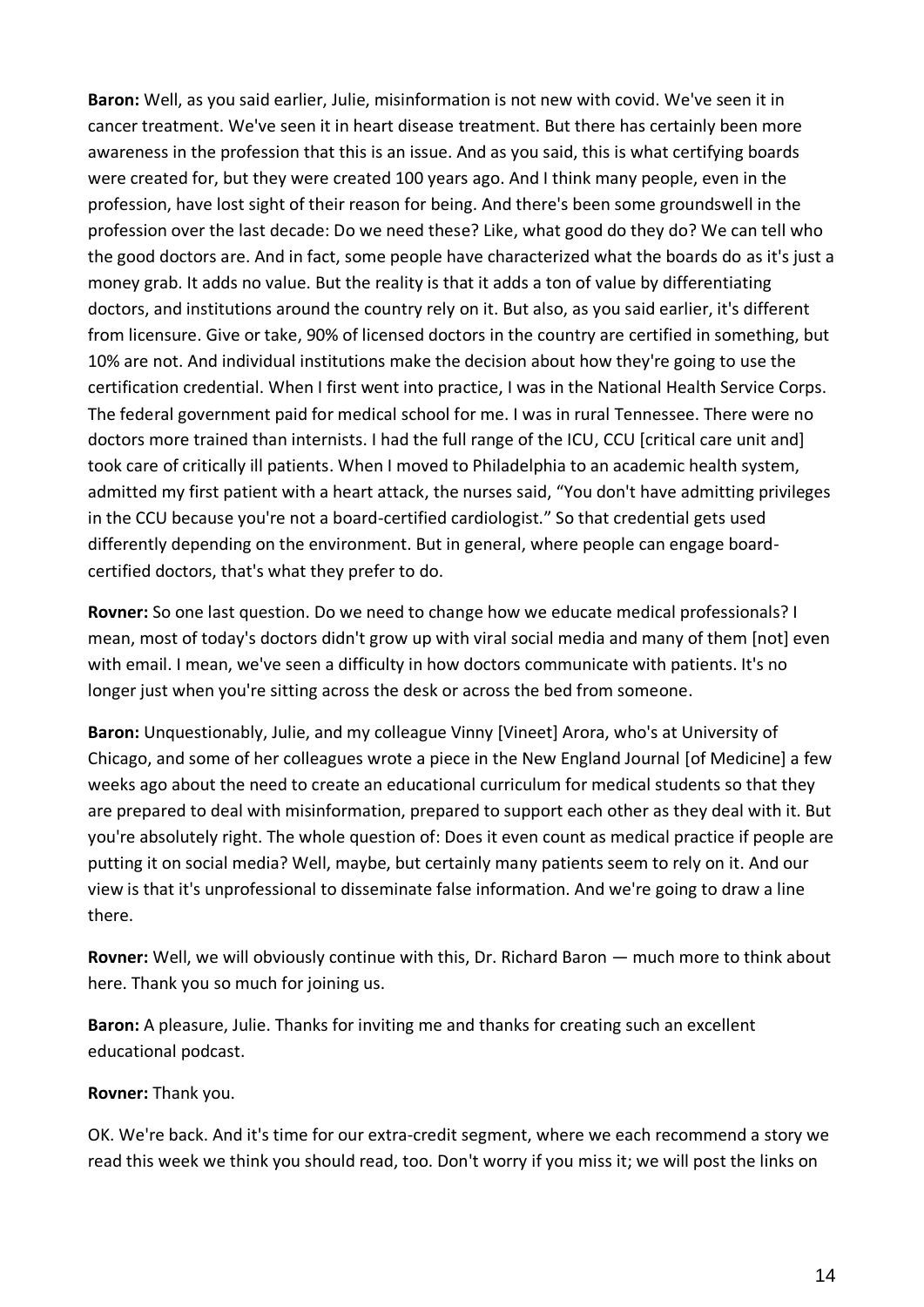the podcast page at khn.org and in our show notes on your phone or other mobile device. Anna, why don't you go first this week?

**Edney:** Sure. So mine is from ProPublica: "[The Plot to Keep Meatpacking Plants Open During](https://www.propublica.org/article/documents-covid-meatpacking-tyson-smithfield-trump)  [COVID-19.](https://www.propublica.org/article/documents-covid-meatpacking-tyson-smithfield-trump)" This is by Michael Grabell. So ProPublica has done an amazing job tracking this issue in general. And what these new documents show is just how Tyson [Foods] and Smithfield and major meat companies were able to influence the Trump administration to get an executive order to keep their plants open despite the health of their workers being at risk, clearly. And meatpacking plants being an early reason for spread in a lot of communities. Some of these documents are from a court case that was just filed, so I think there's been some discovery there. But some of the emails between the CEOs … talking about wanting to stay open and then saying, well, maybe we should go to [President Donald] Trump or something. And then that actually unfolding. And I think it's really enlightening and enraging to read some of the comments from lobbyists and things and emails that they got about how if they could just get these pesky health officials out of the way, they could stay open and things like that. So … it's really a great read. A lot of reminders in there about the work ProPublica has already done. Just something to think about.

**Rovner:** Yes. Thank you. Thank you to ProPublica for being out there doing this. Rachana.

**Pradhan:** So my extra credit is an [opinion piece in The Washington Post](https://www.washingtonpost.com/opinions/2022/05/20/teen-mental-health-crisis-culprit-lack-of-sleep/) about teens' mental health crisis, and the authors are writing that a major culprit is lack of sleep, and this is something that is immediately fixable, unlike many other things that might be causing mental health issues among teens. But yeah, sleep more. I couldn't believe some of the statistics they cite in here, as someone who loves sleep myself and needed quite a lot of it growing up. It's a great read. And again, it seems like it's a pretty easy solution to it.

**Rovner:** Yes. I mean, one of the obvious things, and we've talked about this so many times, it's like don't start high school at 7 o'clock in the morning!

**Pradhan:** Right. It's brutal.

**Rovner:** I mean, that is certainly not helping teenagers' mental health.

**Kenen:** You should have probably started at 4 o'clock in the afternoon!

**Rovner:** Probably should! That would probably be better. Joanne.

**Kenen:** I wanted to use a podcast, a five-part podcast by Brandy Zadrozny, who covers the misinformation-disinformation beat for NBC. And she did a podcast series called "[Needle](https://www.nbcnews.com/podcast/truthers/needle-tiffany-dover-dead-episode-1-n1294465)  [In/Tiffany Dover Is Dead\\*.](https://www.nbcnews.com/podcast/truthers/needle-tiffany-dover-dead-episode-1-n1294465)" Tiffany Dover is a nurse who is not dead. She did faint for completely … she has a medical issue that she apparently faints a lot. She fainted after her coronavirus shot, on camera, and listen to the podcast to find out what happened next. Because it is an extraordinary saga, not only about misinformation, but how people are victimized by it and how you just can't shake … I mean, this woman is alive, and people don't believe it. And yet … it's really good.

**Rovner:** Yes. Just because you read it on the internet doesn't mean it's true. My extra credit this week is also a podcast. It's [an episode of a storytelling podcast called](https://www.itjustgetsstranger.com/strangerville/episodes/episode-203-jacob/) "Strangerville." The story this